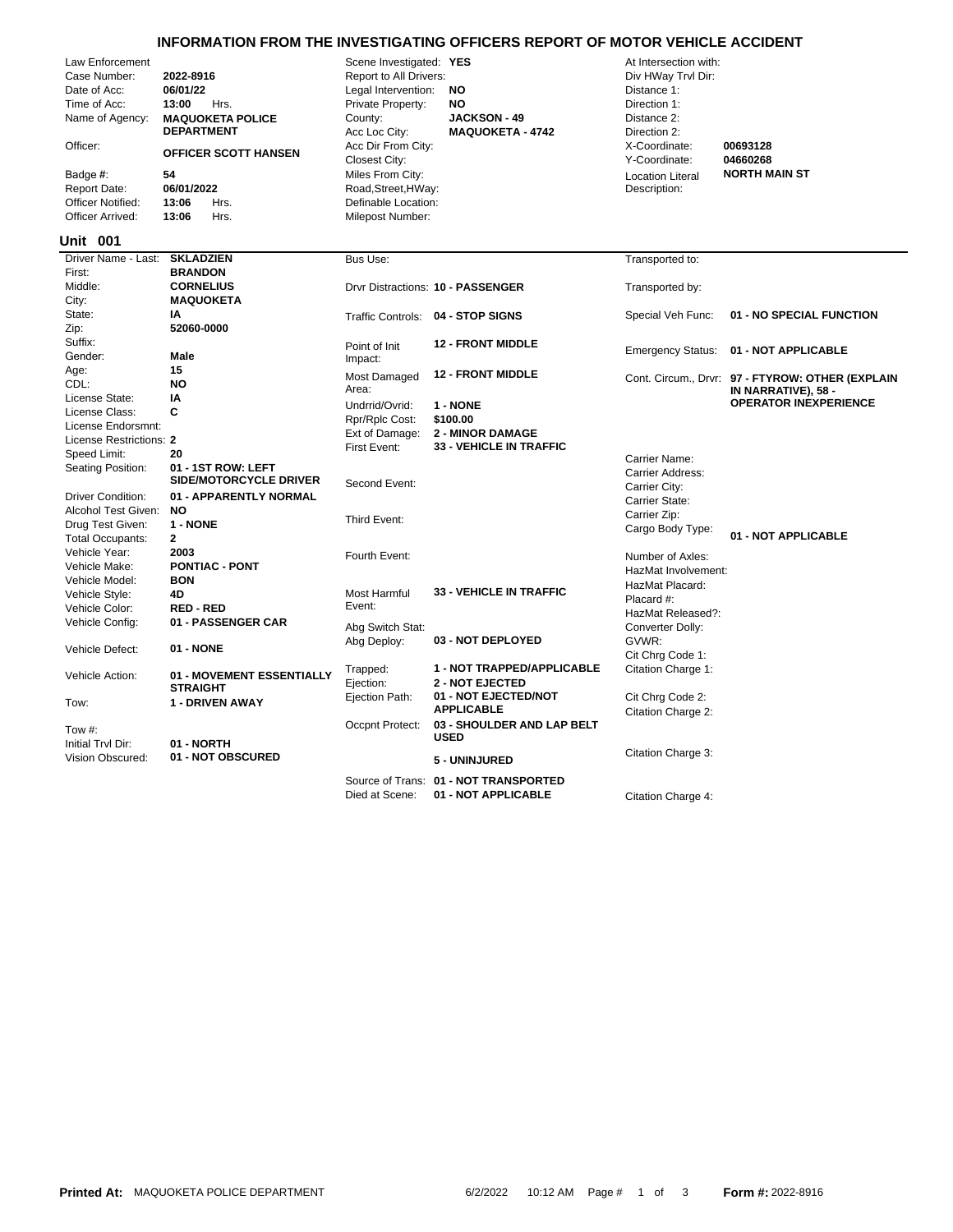## **002 Unit**

| UIIIL VV <del>L</del>          |                                 |                     |                                        |                          |                                            |
|--------------------------------|---------------------------------|---------------------|----------------------------------------|--------------------------|--------------------------------------------|
| Driver Name - Last:            | <b>ELLENZ</b>                   | Bus Use:            |                                        | Transported to:          |                                            |
| First:                         | <b>FRANK</b>                    |                     |                                        |                          |                                            |
| Middle:                        | <b>MICHAEL</b>                  |                     | Drvr Distractions: 02 - NOT DISTRACTED | Transported by:          |                                            |
| City:                          | <b>KIELER</b>                   |                     |                                        |                          |                                            |
| State:                         | WI                              |                     | Traffic Controls: 04 - STOP SIGNS      | Special Veh Func:        | 01 - NO SPECIAL FUNCTION                   |
| Zip:                           | 53812-9110                      |                     |                                        |                          |                                            |
| Suffix:                        |                                 | Point of Init       | 06 - REAR MIDDLE                       | <b>Emergency Status:</b> | 01 - NOT APPLICABLE                        |
| Gender:                        | <b>Male</b>                     | Impact:             |                                        |                          |                                            |
| Age:                           | 67                              | Most Damaged        | 98 - OTHER (EXPLAIN IN                 |                          | Cont. Circum Drvr: 88 - NO IMPROPER ACTION |
| CDL:                           | <b>NO</b>                       | Area:               | <b>NARRATIVE)</b>                      |                          |                                            |
| License State:                 | WI                              | Undrrid/Ovrid:      | 1 - NONE                               |                          |                                            |
| License Class:                 | <b>BCD</b>                      | Rpr/Rplc Cost:      | \$0.00                                 |                          |                                            |
| License Endorsmnt:             |                                 | Ext of Damage:      | 1 - NONE                               |                          |                                            |
| License Restrictions: <b>B</b> |                                 | First Event:        | <b>33 - VEHICLE IN TRAFFIC</b>         |                          |                                            |
| Speed Limit:                   | 20                              |                     |                                        | Carrier Name:            |                                            |
| Seating Position:              | 01 - 1ST ROW: LEFT              |                     |                                        | Carrier Address:         |                                            |
|                                | <b>SIDE/MOTORCYCLE DRIVER</b>   | Second Event:       |                                        | Carrier City:            |                                            |
| <b>Driver Condition:</b>       | 01 - APPARENTLY NORMAL          |                     |                                        | Carrier State:           |                                            |
| <b>Alcohol Test Given:</b>     | <b>YES</b>                      |                     |                                        | Carrier Zip:             |                                            |
| Drug Test Given:               | 1 - NONE                        | Third Event:        |                                        | Cargo Body Type:         |                                            |
| <b>Total Occupants:</b>        | 1                               |                     |                                        |                          | 01 - NOT APPLICABLE                        |
| Vehicle Year:                  | 2020                            | Fourth Event:       |                                        | Number of Axles:         |                                            |
| Vehicle Make:                  | <b>FORD - FORD</b>              |                     |                                        | HazMat Involvement:      |                                            |
| Vehicle Model:                 | <b>RNG</b>                      |                     |                                        | HazMat Placard:          |                                            |
| Vehicle Style:                 | <b>PK</b>                       | <b>Most Harmful</b> | 33 - VEHICLE IN TRAFFIC                | Placard #:               |                                            |
| Vehicle Color:                 | <b>RED-RED</b>                  | Event:              |                                        | HazMat Released?:        |                                            |
| Vehicle Config:                | 02 - FOUR-TIRE TRUCK (PICK-     | Abg Switch Stat:    |                                        | Converter Dolly:         |                                            |
|                                | UP)                             | Abg Deploy:         | 03 - NOT DEPLOYED                      | GVWR:                    |                                            |
| Vehicle Defect:                | 01 - NONE                       |                     |                                        | Cit Chrg Code 1:         |                                            |
|                                |                                 | Trapped:            | 1 - NOT TRAPPED/APPLICABLE             | Citation Charge 1:       |                                            |
| Vehicle Action:                | 01 - MOVEMENT ESSENTIALLY       | Ejection:           | <b>2 - NOT EJECTED</b>                 |                          |                                            |
|                                | STRAIGHT                        | Ejection Path:      | 01 - NOT EJECTED/NOT                   | Cit Chrq Code 2:         |                                            |
| Tow:                           | <b>1 - DRIVEN AWAY</b>          |                     | <b>APPLICABLE</b>                      | Citation Charge 2:       |                                            |
|                                |                                 | Occpnt Protect:     | 03 - SHOULDER AND LAP BELT             |                          |                                            |
| Tow $#$ :                      |                                 |                     | <b>USED</b>                            |                          |                                            |
| Initial Trvl Dir:              | 01 - NORTH<br>01 - NOT OBSCURED |                     |                                        | Citation Charge 3:       |                                            |
| Vision Obscured:               |                                 |                     | 5 - UNINJURED                          |                          |                                            |
|                                |                                 |                     | Source of Trans: 01 - NOT TRANSPORTED  |                          |                                            |
|                                |                                 | Died at Scene:      | 01 - NOT APPLICABLE                    | Citation Charge 4:       |                                            |
|                                |                                 |                     |                                        |                          |                                            |

## **Accident Environment**

| First Harmful Event Loc:   | 01 - ON ROADWAY               | <b>Roadway Characteristics</b> |                                                     |
|----------------------------|-------------------------------|--------------------------------|-----------------------------------------------------|
| Manner of Crash/Collision: | 03 - REAR END (FRONT TO REAR) | Environment:                   | 01 - NONE APPARENT                                  |
| Light Conditions:          | <b>1 - DAYLIGHT</b>           | Roadway:                       | 01 - NONE APPARENT                                  |
| <b>Weather Conditions:</b> | 01 - CLEAR                    |                                |                                                     |
|                            |                               | Type of Road Junc/Feat:        | <b>12 - FOUR-WAY INTERSECTION</b>                   |
| Surface Conditions:        | 01 - DRY                      |                                |                                                     |
|                            |                               | FRA No.:                       |                                                     |
|                            |                               | Horizontal Alignment:          |                                                     |
| Workzone Related:          | <b>NO</b>                     | Vertical Alignment:            |                                                     |
| Activity:                  |                               |                                |                                                     |
| Location:                  |                               |                                |                                                     |
| Type:                      |                               |                                | First Harmful Evt of Crash: 33 - VEHICLE IN TRAFFIC |
| <b>Workers Present:</b>    |                               |                                |                                                     |
|                            |                               |                                |                                                     |
| <b>Narrative</b>           |                               |                                |                                                     |

On 6/1/22 at approximately 1:06 PM vehicle 2 was stopping at the stop sign on N. Main and Quarry St. Vehicle 1 stated that he was distracted talking to his passenger and didn't see<br>vehicle 1 stop in front of him. Vehicle 2